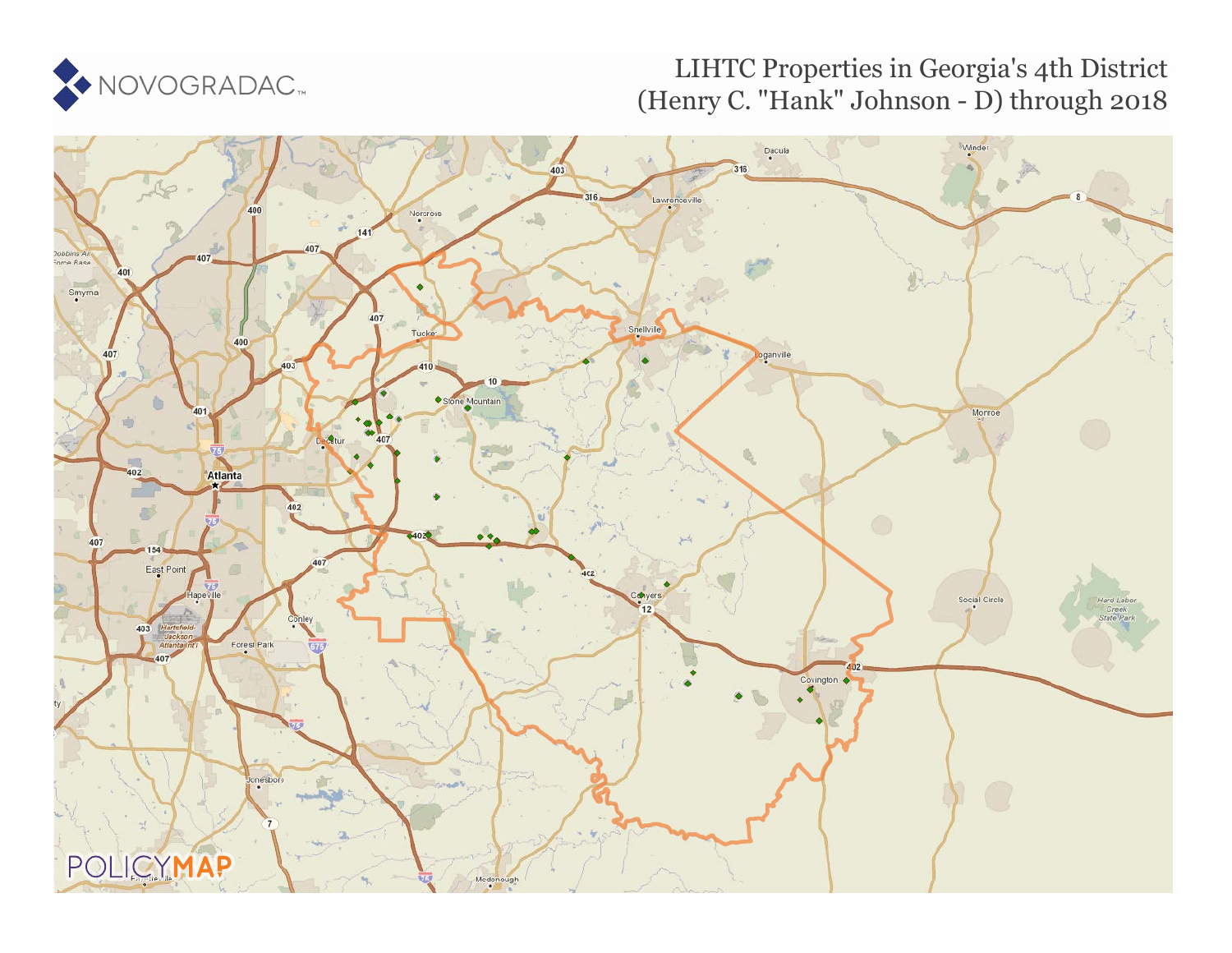| <b>Project Name</b>                                                    | <b>Address</b>                               | <b>City</b>                     | <b>State</b>     | <b>Zip Code</b> | Nonprofit<br><b>Sponsor</b> | <b>Allocation</b><br>Year | Annual<br><b>Allocated</b><br>Amount | in Service           | <b>Year Placed Construction</b><br><b>Type</b> | <b>Total</b><br><b>Units</b> | Low<br><b>Income</b><br><b>Units</b> | <b>Rent or</b><br>Income<br><b>Ceiling</b> | <b>Credit</b><br><b>Percentag Exempt</b><br>$\bullet$ | Tax-<br><b>Bond</b> | <b>HUD Multi-</b><br><b>Family</b><br><b>Financing/Rent</b><br>al Assistance |
|------------------------------------------------------------------------|----------------------------------------------|---------------------------------|------------------|-----------------|-----------------------------|---------------------------|--------------------------------------|----------------------|------------------------------------------------|------------------------------|--------------------------------------|--------------------------------------------|-------------------------------------------------------|---------------------|------------------------------------------------------------------------------|
| <b>HILLANDALE</b><br><b>COMMONS</b>                                    | 6136<br>HILLANDALE LITHONIA<br>DR            |                                 | GA               | 30058           | No                          | 1988                      | \$0                                  | 1990                 | <b>New Construction</b>                        | 132                          | 132                                  |                                            | Not<br>Indicated                                      |                     |                                                                              |
| SALEM GLEN APTS III <sup>100</sup> SALEM<br>GLEN WAY SE                |                                              | <b>CONYERS</b>                  | GA               | 30013-5323      | No                          | 1988                      | <b>SO</b>                            | 1990                 | <b>New Construction</b>                        | 80                           | 80                                   |                                            | TCEP only No                                          |                     |                                                                              |
| <b>MOUNTAIN VIEW SR</b>                                                | 901 FOURTH<br>ST                             | STONE<br>MOUNTAIN               | GA               | 30083           |                             | 2013                      | $\$0$                                | Insufficient<br>Data | Not Indicated                                  | 80                           | 75                                   |                                            | Not<br>Indicated                                      |                     |                                                                              |
| TOBIE GRANT SR                                                         | <b>3218 TOBIE</b><br>$_{\rm CIR}$            | <b>SCOTTDALE</b>                | GA               | 30079           |                             | 2013                      | \$0                                  | Insufficient<br>Data | Not Indicated                                  | 100                          | $\bf{0}$                             |                                            | Not<br>Indicated                                      |                     |                                                                              |
| MOUNTAIN VIEW SR 901 4TH<br>(THE VIEW)                                 | <b>STREET</b>                                | <b>STONE</b><br><b>MOUNTAIN</b> | $_{\mathrm{GA}}$ | 30083           |                             | Insufficient<br>Data      | \$0                                  | Insufficient<br>Data | Not Indicated                                  | 80                           | 75                                   |                                            | Not<br>Indicated                                      |                     |                                                                              |
| <b>DECATUR EAST</b>                                                    | 590 EAST<br><b>FREEMAN</b><br><b>STREET</b>  | <b>DECATUR</b>                  | GA               | 30030           |                             | Insufficient<br>Data      | \$0                                  | Insufficient<br>Data | Not Indicated                                  | 92                           | $\bf{0}$                             |                                            | <b>TCEP</b> only                                      |                     |                                                                              |
| <b>BRIGHTSTONE</b><br><b>APARTMENTS</b>                                | 2654 DEKALB<br><b>MEDICAL</b><br><b>PKWY</b> | <b>LITHONIA</b>                 | GA               | 30058           |                             | Insufficient<br>Data      | \$0                                  | Insufficient<br>Data | Not Indicated                                  | 175                          | 175                                  |                                            | Not<br>Indicated                                      |                     |                                                                              |
| <b>EVERMORE SENIOR</b><br><b>VILLAGE</b>                               | $2225$ OAKLAND $\,$ SNELLVILLE PARK BLVD     |                                 | GA               | 30039           |                             | Insufficient<br>Data      | \$0                                  | Insufficient<br>Data | Not Indicated                                  | 86                           | 58                                   |                                            | Not<br>Indicated                                      |                     |                                                                              |
| <b>BRANDON GLEN</b><br><b>APARTMENTS</b>                               | $1500$ BRANDON $\,$ CONYERS GLEN WAY NE      |                                 | GA               | 30012           | No                          | 1994                      | \$0                                  | 1995                 | <b>New Construction</b>                        | 180                          | 180                                  |                                            | 70%<br>present<br>value                               | No                  |                                                                              |
| <b>GWINNETT STATION NORCROSS</b>                                       | 6169 S<br><b>TUCKER RD</b>                   | <b>TUCKER</b>                   | GA               |                 | No                          | 1995                      | \$0                                  | 1995                 | <b>New Construction</b>                        | 180                          | 200                                  |                                            | 70%<br>present<br>value                               | No                  |                                                                              |
| <b>SALEM GLEN</b><br>APARTMENTS, PHASE 100 SALEM<br>IT<br>$\mathbf{I}$ |                                              | <b>CONYERS</b>                  | GA               | 30013           | No                          | 1993                      | \$0                                  | 1995                 | <b>New Construction</b>                        | 96                           | 96                                   |                                            | Not<br>Indicated                                      | No                  |                                                                              |
| <b>GROVEWOOD PARK</b><br><b>APARTMENTS</b>                             | 6170<br>HILLANDALE LITHONIA<br>DR            |                                 | GA               | 30058-2407      | No                          | 1994                      | \$0                                  | 1995                 | <b>New Construction</b>                        | 120                          | 119                                  |                                            | TCEP only No                                          |                     |                                                                              |
| <b>FORREST HEIGHTS</b><br><b>APTS NSP3</b>                             | 1048<br><b>COLUMBIA DR</b>                   | <b>DECATUR</b>                  | GA               | 30030-4725      | No                          | 1994                      | \$0                                  | 1996                 | <b>Not Indicated</b>                           | 80                           | 80                                   |                                            | TCEP only No                                          |                     |                                                                              |

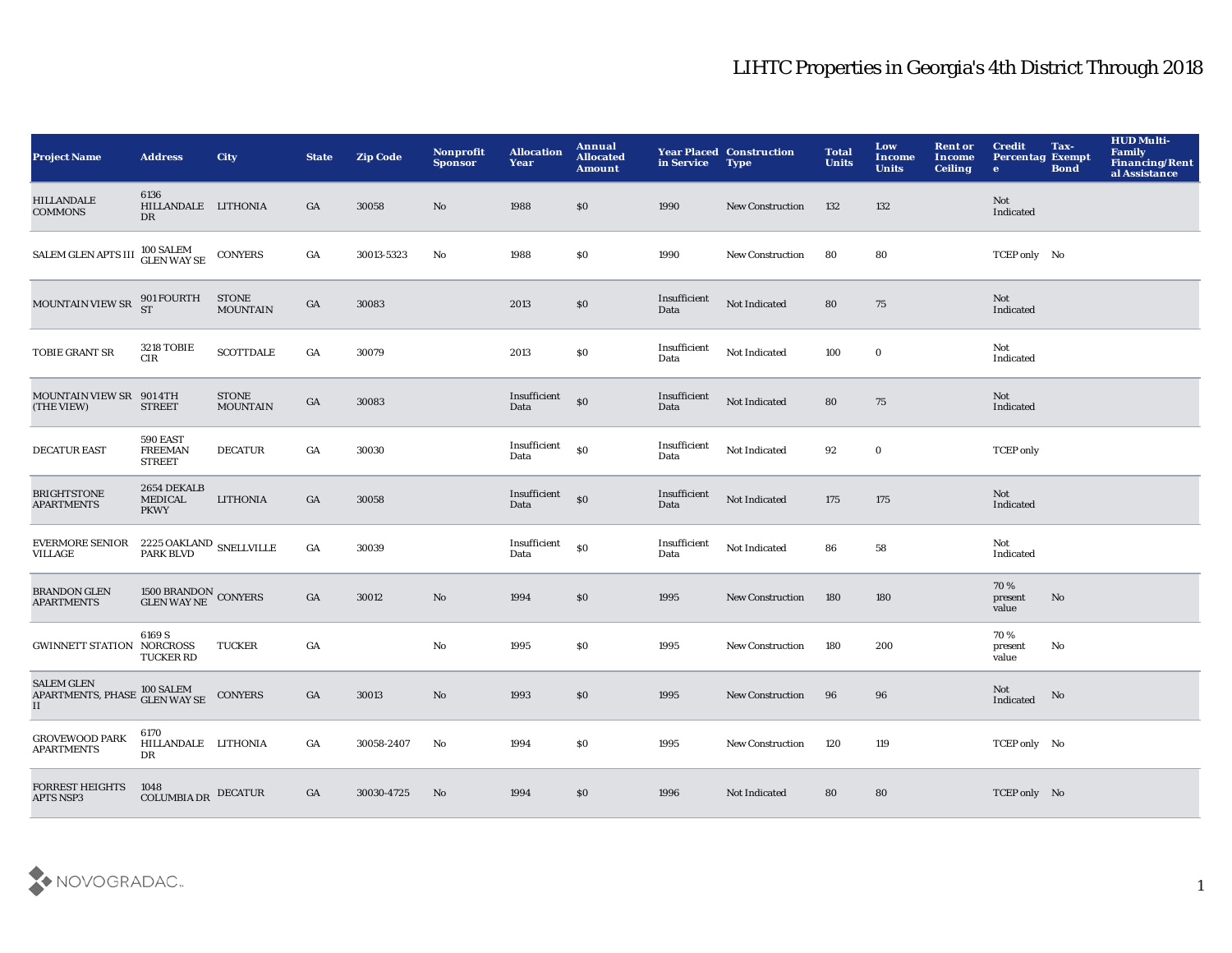| <b>Project Name</b>                                                  | <b>Address</b>                                     | <b>City</b>                     | <b>State</b>     | <b>Zip Code</b> | <b>Nonprofit</b><br><b>Sponsor</b> | <b>Allocation</b><br>Year | Annual<br><b>Allocated</b><br><b>Amount</b> | in Service | <b>Year Placed Construction</b><br><b>Type</b> | <b>Total</b><br><b>Units</b> | Low<br><b>Income</b><br><b>Units</b> | <b>Rent or</b><br>Income<br><b>Ceiling</b> | <b>Credit</b><br><b>Percentag Exempt</b><br>$\bullet$ | Tax-<br><b>Bond</b> | <b>HUD Multi-</b><br><b>Family</b><br><b>Financing/Rent</b><br>al Assistance |
|----------------------------------------------------------------------|----------------------------------------------------|---------------------------------|------------------|-----------------|------------------------------------|---------------------------|---------------------------------------------|------------|------------------------------------------------|------------------------------|--------------------------------------|--------------------------------------------|-------------------------------------------------------|---------------------|------------------------------------------------------------------------------|
| <b>MOUNTAIN CREST</b>                                                | 1075 N<br>HAIRSTON RD MOUNTAIN                     | <b>STONE</b>                    | GA               | 30083-5921      | No                                 | 2001                      | \$346,038                                   | 2004       | <b>New Construction</b>                        | 280                          | $\mathbf 0$                          |                                            | TCEP only No                                          |                     |                                                                              |
| <b>WESLEY CLUB</b>                                                   | $4103\rm\, WESLEY$ CLUB DR                         | <b>DECATUR</b>                  | $_{\mathrm{GA}}$ | 30034-2352      | $\mathbf{N}\mathbf{o}$             | 2001                      | \$308,972                                   | 2004       | New Construction                               | 257                          | 257                                  |                                            | 60% AMGI TCEP only No                                 |                     |                                                                              |
| <b>MOUNTAIN GROVE</b><br><b>APARTMENTS</b>                           | 3954<br>MEMORIAL<br><b>COLLEGE AVE</b>             | <b>CLARKSTON</b>                | $_{\mathrm{GA}}$ | 30021-2406      | $\mathbf{N}\mathbf{o}$             | 2003                      | \$461,679                                   | 2004       | Acquisition and<br>Rehab                       | 360                          | 342                                  |                                            | 60% AMGI TCEP only No                                 |                     |                                                                              |
| <b>CLARKSTON</b><br>STATION (WYNCREST MONTREAL<br><b>APARTMENTS)</b> | 3629<br><b>CREEK CIR</b>                           | <b>CLARKSTON</b>                | GA               | 30021-1407      | No                                 | 2004                      | \$0                                         | 2004       | <b>New Construction</b>                        | 356                          | $\bf{0}$                             |                                            | <b>TCEP</b> only                                      |                     |                                                                              |
| <b>MAGNOLIA HEIGHTS</b><br><b>APARTMENTS</b>                         | 10156<br>MAGNOLIA<br><b>HEIGHTS CIR</b>            | COVINGTON                       | GA               | 30014-4106      | No                                 | 2000                      | <b>SO</b>                                   | 2001       | <b>New Construction</b>                        | 200                          | 140                                  |                                            | TCEP only No                                          |                     |                                                                              |
| ORCHARD COVE                                                         | 30 GROSSLAKE COVINGTON<br><b>PKWY</b>              |                                 | GA               | 30016-1253      | No                                 | 1999                      | \$0                                         | 2001       | <b>New Construction</b>                        | 188                          | 134                                  |                                            | TCEP only No                                          |                     |                                                                              |
| <b>WOODSIDE VILLAGE</b><br><b>APARTMENTS</b>                         | 3954<br>MEMORIAL<br><b>COLLEGE AVE</b>             | <b>CLARKSTON</b>                | $_{\mathrm{GA}}$ | 30021-2406      | $\mathbf{N}\mathbf{o}$             | 2003                      | \$0                                         | 2004       | <b>New Construction</b>                        | 360                          | $\bf{0}$                             |                                            | <b>TCEP</b> only                                      |                     |                                                                              |
| <b>KIRKWOOD</b><br><b>GARDENS</b>                                    | 1434 SCOTT<br><b>BOULOVARD</b><br><b>SUITE 200</b> | <b>DECATUR</b>                  | GA               | 30030           | No                                 | 2003                      | \$139,805                                   | 2005       | Acquisition and<br>Rehab                       | 43                           | 34                                   |                                            | TCEP only No                                          |                     |                                                                              |
| <b>ANTIOCH MANOR</b><br><b>ESTATES I</b>                             | 4711 BISHOP<br><b>MING BLVD</b>                    | <b>STONE</b><br><b>MOUNTAIN</b> | $_{\mathrm{GA}}$ | 30088-5701      | No                                 | 2003                      | \$746,114                                   | 2005       | <b>New Construction</b>                        | 120                          | 96                                   |                                            | 60% AMGI TCEP only No                                 |                     |                                                                              |
| <b>LAKE POINT</b>                                                    | 1038 S<br>HAIRSTON RD MOUNTAIN                     | <b>STONE</b>                    | GA               | 30088           | $\mathbf{N}\mathbf{o}$             | 2005                      | \$903,139                                   | 2005       | Acquisition and<br>Rehab                       | 354                          | 353                                  | 60% AMGI                                   | Not<br>Indicated                                      | No                  |                                                                              |
| THE PARK AT<br><b>HAIRSTON FKA LAKE</b><br>POINT                     | 1038 S<br>HAIRSTON RD MOUNTAIN                     | <b>STONE</b>                    | $_{\mathrm{GA}}$ | 30088-2310      | $\mathbf{N}\mathbf{o}$             | 2005                      | \$903,138                                   | 2005       | Acquisition and<br>Rehab                       | 354                          | $\mathbf 0$                          |                                            | <b>TCEP</b> only                                      |                     |                                                                              |
| <b>RETREAT AT</b><br><b>MADISON PLACE</b>                            | 3907<br>REDWING CIR                                | <b>DECATUR</b>                  | GA               | 30035-1388      | No                                 | 2004                      | \$0                                         | 2006       | New Construction                               | 160                          | $\bf{0}$                             |                                            | TCEP only No                                          |                     |                                                                              |
| <b>ARBOR LAKE</b>                                                    | 431 KIRKLAND COVINGTON<br><b>RD</b>                |                                 | GA               | 30016           | No                                 | 2001                      | S <sub>0</sub>                              | 2002       | <b>New Construction</b>                        | 250                          | $\bf{0}$                             |                                            | Not<br>Indicated                                      | No                  |                                                                              |

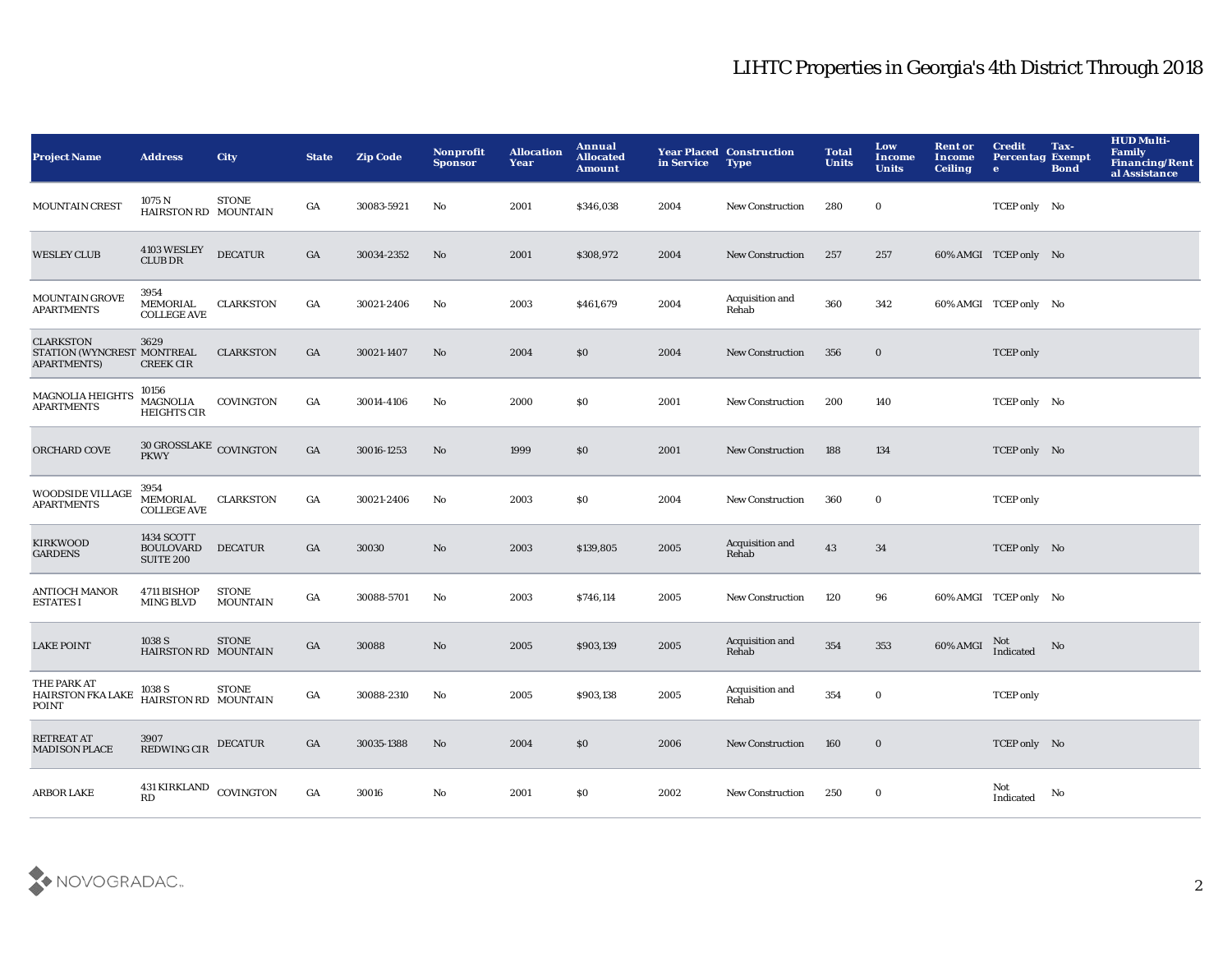| <b>Project Name</b>                          | <b>Address</b>                                                               | City             | <b>State</b> | <b>Zip Code</b> | Nonprofit<br><b>Sponsor</b> | <b>Allocation</b><br>Year | Annual<br><b>Allocated</b><br><b>Amount</b> | in Service | <b>Year Placed Construction</b><br><b>Type</b> | <b>Total</b><br><b>Units</b> | Low<br><b>Income</b><br><b>Units</b> | <b>Rent or</b><br>Income<br><b>Ceiling</b> | <b>Credit</b><br><b>Percentag Exempt</b><br>$\bullet$ | Tax-<br><b>Bond</b> | <b>HUD Multi-</b><br><b>Family</b><br><b>Financing/Rent</b><br>al Assistance |
|----------------------------------------------|------------------------------------------------------------------------------|------------------|--------------|-----------------|-----------------------------|---------------------------|---------------------------------------------|------------|------------------------------------------------|------------------------------|--------------------------------------|--------------------------------------------|-------------------------------------------------------|---------------------|------------------------------------------------------------------------------|
| <b>ALEXANDER AT</b><br><b>STONECREST</b>     | 100 LESLIE<br><b>OAKS DR</b>                                                 | <b>LITHONIA</b>  | GA           | 30058-6726      | No                          | 2001                      | \$0                                         | 2002       | <b>New Construction</b>                        | 168                          | 168                                  |                                            | TCEP only No                                          |                     |                                                                              |
| <b>BRITTANY</b><br><b>APARTMENTS</b>         | 3308<br>COVINGTON                                                            | <b>DECATUR</b>   | GA           | 30032           | $\mathbf{N}\mathbf{o}$      | 2001                      | \$215,025                                   | 2002       | New Construction                               | 177                          | $\bf{0}$                             |                                            | TCEP only No                                          |                     |                                                                              |
| <b>GREENS AT</b><br><b>STONECREEK</b>        | <b>100 DEER</b><br><b>CREEK CIR</b>                                          | <b>LITHONIA</b>  | GA           | 30038-3334      | No                          | 2001                      | \$314,331                                   | 2002       | <b>New Construction</b>                        | 100                          | 100                                  |                                            | TCEP only No                                          |                     |                                                                              |
| <b>VILLAS OF FRIENDLY</b><br><b>HEIGHTS</b>  | 1300 FRIENDLY<br>${\tt HEIGHTS}$<br><b>BLVD</b>                              | <b>DECATUR</b>   | GA           | 30035-4165      | No                          | 2000                      | \$0                                         | 2002       | <b>New Construction</b>                        | 132                          | 124                                  |                                            | TCEP only No                                          |                     |                                                                              |
| TOWNE POINTE<br><b>APARTMENTS</b>            | $1029$ ${\tt PINE\,LOG}\xspace$ ${\tt CONYERS}\xspace$ ${\tt RD\,NE}\xspace$ |                  | GA           | 30012-4700      | $\mathbf{N}\mathbf{o}$      | 2001                      | \$0                                         | 2002       | Not Indicated                                  | 108                          | $\bf{0}$                             |                                            | TCEP only No                                          |                     |                                                                              |
| <b>ARBOR LAKE-</b><br><b>MAGNOLIA ARBOR</b>  | 431 KIRKLAND COVINGTON<br>RD                                                 |                  | GA           | 30016-6840      | No                          | 2001                      | \$0\$                                       | 2002       | <b>New Construction</b>                        | 250                          | $\bf{0}$                             |                                            | <b>TCEP</b> only                                      |                     |                                                                              |
| <b>CHAPEL RUN</b><br><b>APARTMENTS</b>       | 4522<br><b>SNAPFINGER</b><br><b>WOODS DR</b>                                 | <b>DECATUR</b>   | GA           | 30035-4178      | No                          | 2002                      | \$437,444                                   | 2003       | <b>New Construction</b>                        | 172                          | 170                                  |                                            | TCEP only No                                          |                     |                                                                              |
| <b>WELLINGTON RIDGE</b><br><b>APARTMENTS</b> | 9145<br>WELLINGTON COVINGTON<br>$_{\rm DR}$                                  |                  | GA           | 30014-8712      | No                          | 2002                      | \$551,502                                   | 2003       | <b>New Construction</b>                        | 220                          | 220                                  |                                            | TCEP only No                                          |                     |                                                                              |
| <b>CEDAR CREEK APTS</b>                      | 3073 CEDAR<br>CREEK PKWY                                                     | <b>DECATUR</b>   | GA           | 30033           |                             | 2001                      | \$0                                         | 2003       | <b>Not Indicated</b>                           | 168                          | $\bf{0}$                             |                                            | Not<br>Indicated                                      |                     |                                                                              |
| CEDAR CREEK WEST 3117 CEDAR<br>APTS          | <b>BROOK DR</b>                                                              | <b>DECATUR</b>   | GA           | 30033           |                             | 2001                      | $\$0$                                       | 2003       | Not Indicated                                  | 164                          | $\bf{0}$                             |                                            | Not<br>Indicated                                      |                     |                                                                              |
| <b>CLARKSTON</b><br><b>STATION</b>           | 3629<br><b>MONTREAL</b><br><b>CREEK CIR</b>                                  | <b>CLARKSTON</b> | GA           | 30021           | No                          | 2004                      | \$0                                         | 2004       | <b>New Construction</b>                        | 356                          | $\bf{0}$                             |                                            | Not<br>Indicated                                      | No                  |                                                                              |
| LAKES AT INDIAN<br><b>CREEK</b>              | 751 N INDIAN<br><b>CREEK DR</b>                                              | <b>CLARKSTON</b> | GA           | 30021-2357      | $\mathbf{N}\mathbf{o}$      | 2003                      | \$11,856                                    | 2004       | <b>Acquisition and</b><br>Rehab                | 603                          | $\boldsymbol{0}$                     |                                            | TCEP only No                                          |                     |                                                                              |
| <b>HILLS AT</b><br><b>FAIRINGTON</b>         | 5959<br>FAIRINGTON LITHONIA<br>RD                                            |                  | GA           | 30038-1708      |                             | Insufficient<br>Data      | \$0                                         | 2009       | Not Indicated                                  | 349                          | $\bf{0}$                             |                                            | <b>TCEP</b> only                                      |                     |                                                                              |

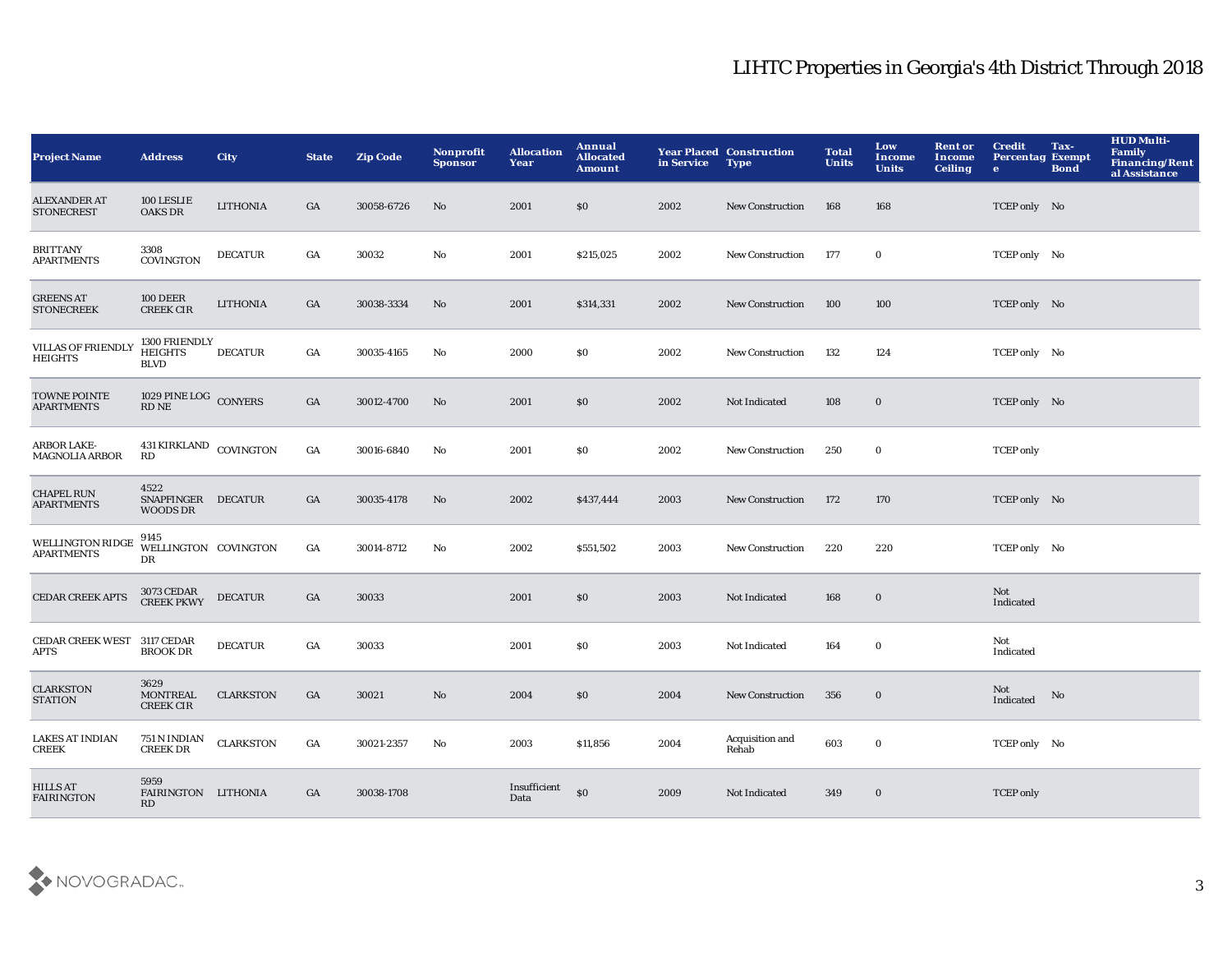| <b>Project Name</b>                                    | <b>Address</b>                                     | <b>City</b>                     | <b>State</b>     | <b>Zip Code</b> | Nonprofit<br><b>Sponsor</b> | <b>Allocation</b><br>Year | Annual<br><b>Allocated</b><br><b>Amount</b> | in Service | <b>Year Placed Construction</b><br><b>Type</b> | <b>Total</b><br><b>Units</b> | Low<br>Income<br><b>Units</b> | <b>Rent or</b><br>Income<br><b>Ceiling</b> | <b>Credit</b><br><b>Percentag Exempt</b><br>$\bullet$ | Tax-<br><b>Bond</b> | <b>HUD Multi-</b><br>Family<br><b>Financing/Rent</b><br>al Assistance |
|--------------------------------------------------------|----------------------------------------------------|---------------------------------|------------------|-----------------|-----------------------------|---------------------------|---------------------------------------------|------------|------------------------------------------------|------------------------------|-------------------------------|--------------------------------------------|-------------------------------------------------------|---------------------|-----------------------------------------------------------------------|
| THE TERRACES AT<br><b>PARKVIEW</b>                     | 6800<br><b>PARKVIEW</b><br>TRL                     | <b>LITHONIA</b>                 | GA               | 30058-4517      | No                          | 2007                      | \$0                                         | 2009       | Not Indicated                                  | 90                           | 36                            |                                            | TCEP only No                                          |                     |                                                                       |
| TUSCANY VILLAGE                                        | 600<br>NORTHERN<br>AVE                             | <b>CLARKSTON</b>                | GA               | 30021-1909      | $\mathbf{N}\mathbf{o}$      | 2007                      | \$92,020                                    | 2009       | New Construction                               | 144                          | $\bf{0}$                      |                                            | TCEP only No                                          |                     |                                                                       |
| <b>ANTIOCH VILLAS</b><br>AND GARDENS,<br>PHASE III     | 4735 BISHOP<br><b>MING BLVD</b>                    | <b>STONE</b><br><b>MOUNTAIN</b> | GA               | 30088           |                             | Insufficient<br>Data      | \$0                                         | 2011       | Not Indicated                                  | 106                          | $\bf{0}$                      |                                            | <b>TCEP</b> only                                      |                     |                                                                       |
| <b>HARRISTOWN PARK</b>                                 | 2135<br>REYNOLDS ST COVINGTON<br><b>SW</b>         |                                 | GA               | 30014-6632      | No                          | 2010                      | \$0                                         | 2011       | <b>New Construction</b>                        | 60                           | $\bf{0}$                      |                                            | TCEP only No                                          |                     |                                                                       |
| <b>ANTIOCH VILLAS</b><br>AND GARDENS, PH III MING BLVD | 4735 BISHOP                                        | <b>STONE</b><br><b>MOUNTAIN</b> | GA               | 30088-5700      |                             | Insufficient<br>Data      | \$0                                         | 2011       | Not Indicated                                  | 106                          | $\bf{0}$                      |                                            | <b>TCEP</b> only                                      |                     |                                                                       |
| THE VILLAGE AT<br><b>WALKERS BEND</b>                  | 5978 EVERTT<br><b>STREET SW</b>                    | <b>COVINGTON</b>                | GA               | 30014           | No                          | Insufficient<br>Data      | \$0                                         | 2012       | <b>New Construction</b>                        | 32                           | $\bf{0}$                      |                                            | TCEP only No                                          |                     |                                                                       |
| <b>OAK FOREST</b><br><b>APARTMENTS</b><br>(SCOTTDALE)  | 338 HATTON<br>DR                                   | <b>SCOTTDALE</b>                | GA               | 30079-1803      | No                          | 2013                      | \$807,299                                   | 2014       | Acquisition and<br>Rehab                       | 150                          | $\bf{0}$                      |                                            | <b>TCEP</b> only                                      |                     |                                                                       |
| PANOLA GARDENS<br><b>SENIOR HOUSING</b>                | 2589<br><b>STONEKEY</b><br><b>PLACE</b>            | <b>LITHONIA</b>                 | GA               | 30058-4832      |                             | 2013                      | \$0                                         | 2015       | Not Indicated                                  | 84                           | 84                            |                                            | <b>TCEP</b> only                                      |                     |                                                                       |
| THE VIEW AKA<br><b>MOUNTAINVIEW</b><br><b>SENIOR</b>   | 901 4TH ST                                         | <b>STONE</b><br><b>MOUNTAIN</b> | $_{\mathrm{GA}}$ | 30083-3001      | $\mathbf{No}$               | 2014                      | \$574,096                                   | 2015       | <b>New Construction</b>                        | 80                           | $\mathbf 0$                   |                                            | <b>TCEP</b> only                                      |                     |                                                                       |
| <b>MILLS CREEK</b><br><b>CROSSING</b>                  | $3175\,\mathrm{MILLS}$ SCOTTDALE CREEK CIRCLE $\,$ |                                 | GA               | 30079           | No                          | 2014                      | \$870,123                                   | 2016       | <b>New Construction</b>                        | 200                          | $\bf{0}$                      |                                            | TCEP only No                                          |                     |                                                                       |
| <b>TOBIE GRANT</b><br>SENIOR                           | 560 PARKDALE SCOTTDALE<br>DR                       |                                 | GA               | 30079-1410      | No                          | 2014                      | \$769,696                                   | 2016       | <b>New Construction</b>                        | 100                          | $\bf{0}$                      |                                            | TCEP only No                                          |                     |                                                                       |
| RETREAT AT MILLS<br><b>CREEK</b>                       | $3220\,{\rm {MILLS}}$ SCOTTDALE CREEK CIRCLE $\,$  |                                 | GA               | 30079           | No                          | 2015                      | \$686,000                                   | 2017       | <b>New Construction</b>                        | 80                           | $\bf{0}$                      |                                            | <b>TCEP</b> only                                      |                     |                                                                       |
| <b>GRANITE CROSSING</b>                                | 6887 MAX<br><b>CLELAND</b><br><b>BLVD</b>          | <b>LITHONIA</b>                 | GA               | 30058           |                             | 2016                      | \$900,000                                   | 2018       | <b>New Construction</b>                        | 75                           | 75                            | 60% AMGI                                   | 70%<br>present<br>value                               |                     |                                                                       |